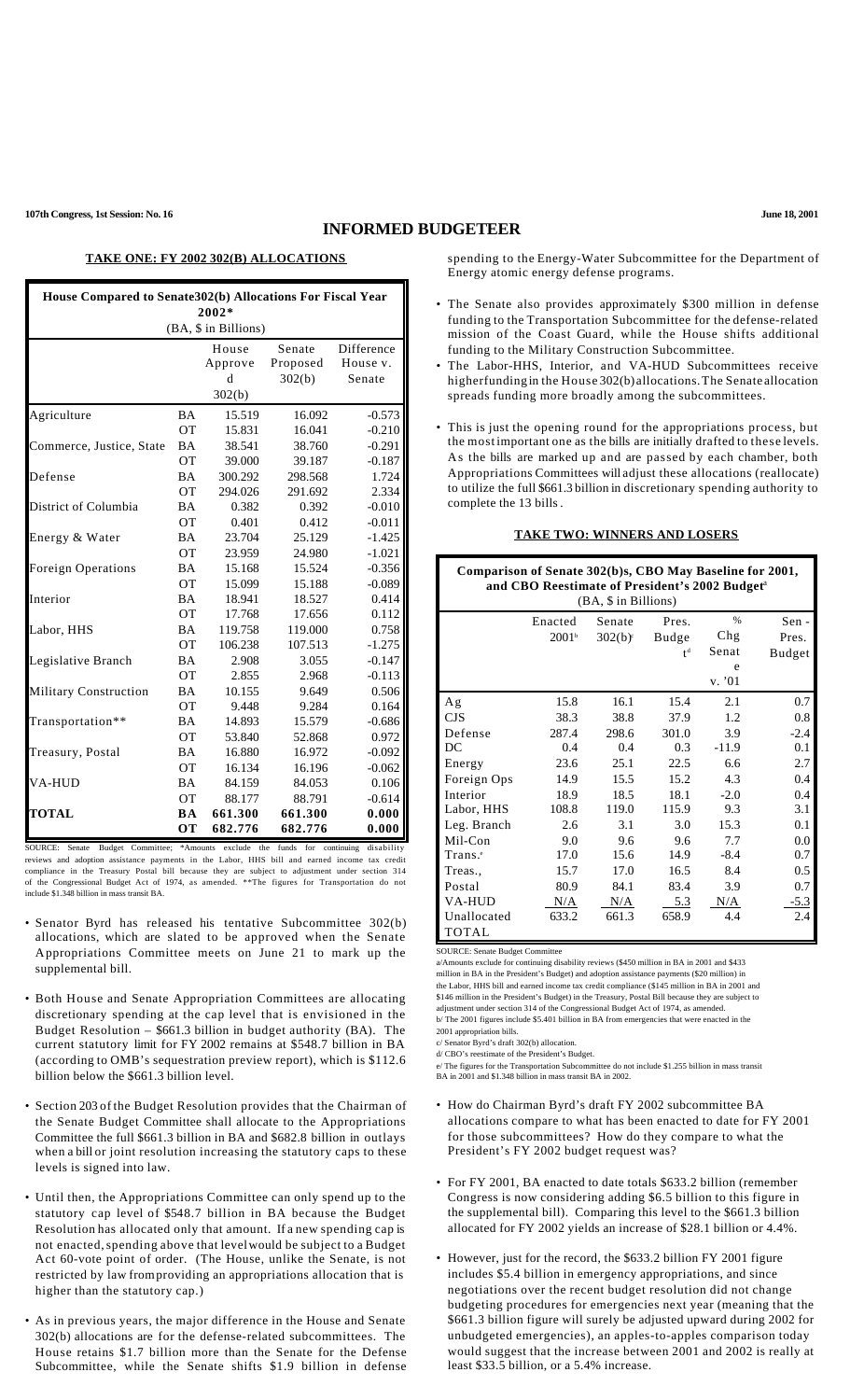- Over three-quarters of the \$28.1 billion increase in appropriations between 2001 and 2002, goes to two subcommittees – any surprise? – Defense and Labor-HHS. Defense increases by \$11.2 billion or 40% of the total planned increase, slightly less than Defense's overall share of discretionary spending in 2001 of 45.4%. Labor-HHS sees an increase of nearly \$10.2 billion or 36 % of the planned increase, even though Labor-HHS represents only 17% of all discretionary spending in 2001.
- Chairman Byrd's subcommittee allocations, when compared to the President's official budget request, shows a decrease in planned defense spending – down \$2.4 billion – but remember the FY 2002 Budget Resolution assumes once the President's strategic review is completed and submitted, the FY 2002 overall allocation could increase. This reduction is "reallocated" to two winners: Labor-HHS, with an increase of \$3.1 billion, and Energy-Water, with an increase of \$2.7 billion over the President's request.
- The biggest winner relative to 2001, proportionately measured, is the Legislative Branch allocation, increasing from \$2.6 billion to \$3.1 billion or 15.3%.

#### **MEDICARE DRUG BENEFIT FITS WITHIN BUDGET RESOLUTION**

- On June 8, the CBO released new estimates of the cost of a pres cription drug benefit for Medicare. CBO re-scored four proposals from the 106<sup>th</sup> Congress using their new drug spending baseline and other updated estimating methods. CBO's reestimates of the four proposals - the Clinton Mid-Session Review, the Robb Amendment to H.R. 4577, Breaux-FristII, and H.R. 4680 as passed by the House - were 12% to 31% higher than CBO's estimates of these same proposals last year. The new 10-year cost estimates range from \$157 billion for the House-passed bill to \$425 billion for the Clinton plan. (All proposals are projected to begin benefits in 2004).
- Although these increases in cost estimates are significant, they are far less than had been anticipated. While CBO's baseline for prescription drug spending has increased by 33% over last year, its estimates of cost management factors and interactions with other programs helped to suppress the increase in the price tag forthe four proposals.
- Two plans Breaux-Frist II and the House-passed plan scored well below the \$300 billion included in the FY 2002 Budget Resolution for Medicare reform and a prescription drug benefit. Thus the funding included in this year's budget provides more than sufficient resources to both enact a meaningful prescription drug benefit and undertake the reforms necessary to keep Medicare fiscally sustainable over the long term.

| <b>Differences in 10-Year Direct Spending Estimates of Medicare</b><br><b>Prescription Drug Proposals</b><br>(\$ billions) |                         |                         |                                   |                                |  |  |
|----------------------------------------------------------------------------------------------------------------------------|-------------------------|-------------------------|-----------------------------------|--------------------------------|--|--|
|                                                                                                                            | <b>Clinton</b><br>MSR   | <b>Robb</b><br>Amdmt    | <b>Breaux-</b><br><b>Frist II</b> | H.R.<br>468<br>0               |  |  |
| This year's 10-year estimate*<br>Last year's 10-year estimate**<br>Difference<br>Percent Difference                        | 425<br>338<br>88<br>26% | 318<br>244<br>75<br>31% | 176<br>150<br>26<br>18%           | 157<br><u>140</u><br>17<br>12% |  |  |

Source: Congressional Budget Office Note: Details may not add due to rounding

\* For FY2002-2011, with the new benefit beginning in 2004

\*\* For FY2001-2010. The benefit proposed in the Clinton Mid-Session Review would have begun in 2002. Benefits proposed in the other three bills would have started in 2003.

## **ECONOMICS Productivity Puzzle**

- Non-farm productivity growth, which averaged 2.9% per year from 1996 through 2000, fell at a rate of 1.2% in the firstquarter compared to the fourth quarter, the worst showing since 1993.
- Is this the end of the productivity boom? Has the first quarter proven that CBO's assumption of 2.7% productivity growth for 2002-2011is a castle made of sand, doomed to be washed away in a return to the slow productivity growth of 1974-1995?
- Hardly. No one can yet say for sure how much of the productivity boom of 1995-2000 was structural(and therefore likely to persist) and how much was cyclical(and therefore likely to have been temporary). What we do know for sure is that one quarter of data is not a trend. Productivity growth is a volatile statistic. Since the start of the 1990- 9 1



statistic divided by its mean).

- It is not unusual for productivity growth to decline or even go negative during economic slowdowns as businesses beco me less concerned about maximizing output for each worker-hour. The US had negative productivity growth during the 1990-91 recession, the 1981-82 recession, part of the 1980 recession, and much of the 1973- 75 recession. Productivity growth also went negative during slow parts of the 1960s expansion,when productivity averaged more than 3 percent growth per year.
- The following scatter chart shows changes in the growth rate of productivity versus changes in the realGDP growth rate since 1960. The bigger the increase in GDP growth, the bigger the increase in productivity growth, and vice-versa.